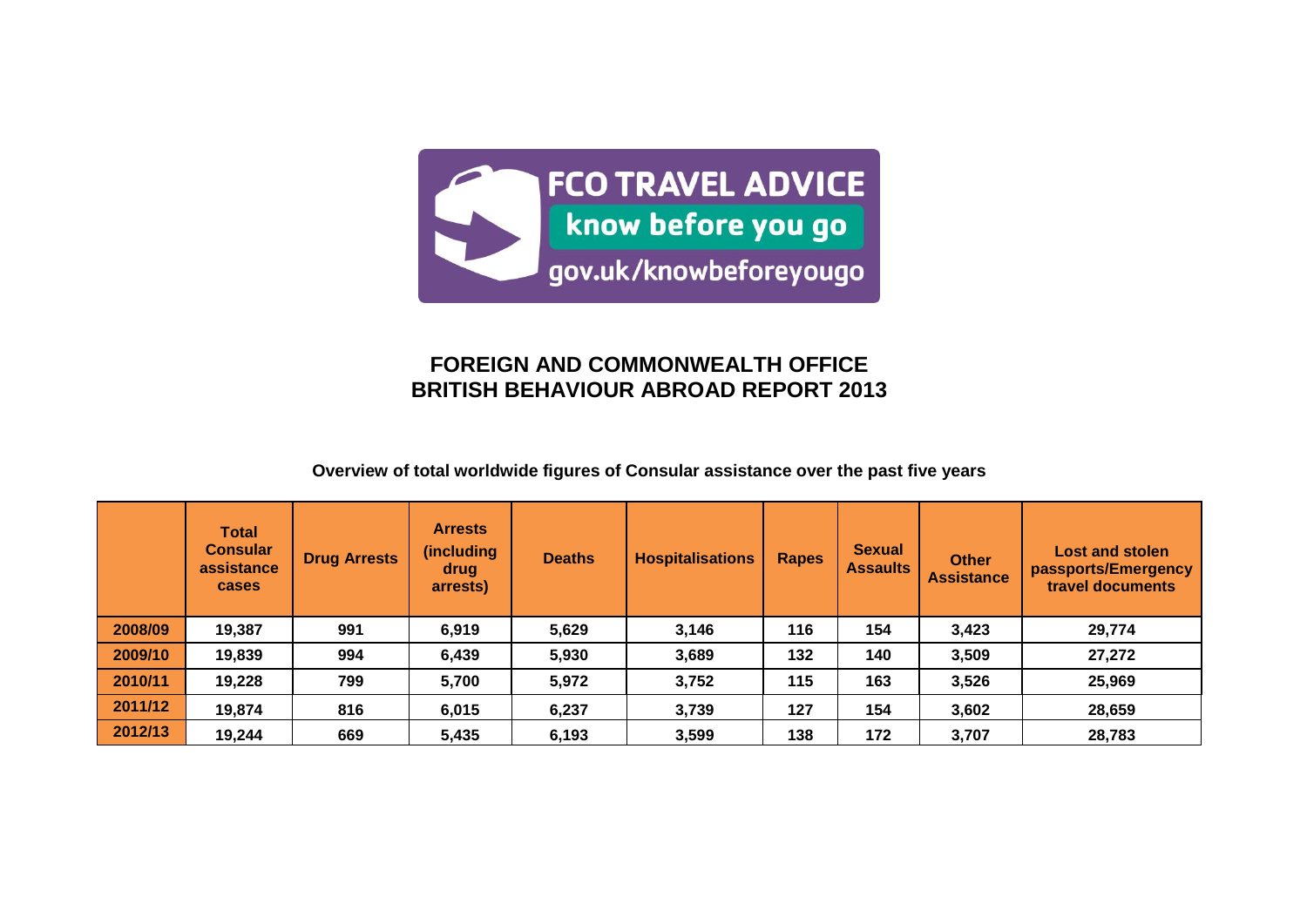# **Top 20 countries where British nationals required the most Consular assistance from 1 April 2012 - 31 March 2013**

| <b>Country</b>                 | <b>Number of</b><br><b>Visitors</b> | <b>Number of</b><br><b>British</b><br>Residents <sup>2</sup> |                | <b>Drug</b><br><b>Arrests</b> | <b>Total Arrests</b> | <b>Detention</b> |           | <b>Total</b><br><b>Deaths</b> |           | <b>Hospitalisation</b> | Rape           |                | <b>Sexual</b><br><b>Assault</b> |                | <b>Total</b><br><b>Other</b><br><b>Assistance</b> |           |           | <b>Total</b><br><b>Assistance</b> |
|--------------------------------|-------------------------------------|--------------------------------------------------------------|----------------|-------------------------------|----------------------|------------------|-----------|-------------------------------|-----------|------------------------|----------------|----------------|---------------------------------|----------------|---------------------------------------------------|-----------|-----------|-----------------------------------|
| Year                           | $12 - 13$                           | $12 - 13$                                                    | $12 - 13$      | $11 - 12$                     | $12 - 13$            | $11 - 12$        | $12 - 13$ | $11 - 12$                     | $12 - 13$ | $11 - 12$              | $12 - 13$      | $11 - 12$      | $12 - 13$                       | $11 - 12$      | $12 - 13$                                         | $11 - 12$ | $12 - 13$ | $11 - 12$                         |
| Spain                          | 13,653,846                          | 795,784 <sup>4</sup>                                         | 103            | 141                           | 1,599                | 1,909            | ,492      | 1,755                         | 899       | 1,105                  | 31             | 18             | 39                              | 22             | 598                                               | 596       | 4,658     | 5,405                             |
| <b>USA</b>                     | 3,800,000                           | 829,000                                                      | 159            | 147                           | 1,120                | 1,305            | 153       | 210                           | 140       | 143                    | 3              | 1              | -1                              | $\overline{2}$ | 131                                               | 161       | 1,548     | 1,822                             |
| France                         | 17,100,000                          | 400,000 <sup>4</sup>                                         | 28             | 27                            | 134                  | 142              | 820       | 778                           | 211       | 197                    | 5              | 6              | 5                               | 10             | 183                                               | 186       | 1,358     | 1,319                             |
| Thailand                       | 870,164                             | 50,000                                                       | 36             | 38                            | 188                  | 204              | 389       | 296                           | 285       | 217                    | 9              | 13             | 4                               | 4              | 266                                               | 244       | 1,141     | 978                               |
| Greece                         | 1,920,794                           | 35,000                                                       | 14             | 8                             | 87                   | 111              | 165       | 147                           | 359       | 494                    | 17             | 14             | 12                              | 12             | 75                                                | 81        | 715       | 859                               |
| Germany                        | 2,162,489                           | 141,706 <sup>3</sup>                                         | 10             | 15                            | 121                  | 118              | 516       | 366                           | 34        | 32                     | $\mathbf 0$    | $\mathbf 1$    | 1                               | 0              | 33                                                | 41        | 705       | 558                               |
| Cyprus                         | 1,069,190                           | 59,000                                                       | 25             | 29                            | 150                  | 164              | 220       | 237                           | 105       | 102                    | 5              | 10             | $\overline{7}$                  | 3              | 78                                                | 84        | 565       | 600                               |
| <b>United Arab</b><br>Emirates | 1,000,000                           | 100,000                                                      | 13             | 11                            | 244                  | 201              | 54        | 63                            | 54        | 28                     | 4              | 0              | 5                               | 9              | 75                                                | 47        | 436       | 348                               |
| Portugal                       | 1,900,000                           | $35,900^4$                                                   | 12             | 4                             | 27                   | 19               | 194       | 210                           | 116       | 83                     | $\Omega$       | 0              | 3                               | $\overline{2}$ | 63                                                | 54        | 403       | 368                               |
| Australia                      | 592,400                             | 1,101,021 <sup>4</sup>                                       | 2              | 12                            | 106                  | 112              | 87        | 94                            | 69        | 42                     | $\overline{2}$ | 0              | 0                               | $\overline{2}$ | 109                                               | 111       | 373       | 361                               |
| Turkey                         | 2,582,054                           | 51,000                                                       | 4              | 6                             | 44                   | 64               | 114       | 110                           | 107       | 115                    | 20             | 16             | 16                              | 23             | 70                                                | 76        | 371       | 404                               |
| India                          | 787,000                             | 36,000                                                       | $\overline{7}$ | 4                             | 42                   | 39               | 103       | 107                           | 80        | 67                     | $\overline{0}$ | 1              | 3                               | 3              | 124                                               | 105       | 352       | 322                               |
| Canada                         | 724,000                             | 609,000                                                      | 14             | 21                            | 132                  | 123              | 139       | 103                           | 19        | 17                     | $\overline{0}$ | $\mathbf 1$    | $\Omega$                        |                | 55                                                | 63        | 345       | 308                               |
| China                          | 1,187,706                           | 284,600 <sup>4</sup>                                         | 10             | 8                             | 119                  | 149              | 72        | 59                            | 46        | 39                     | 4              | $\Omega$       | 5                               | 0              | 92                                                | 84        | 338       | 331                               |
| Egypt                          | 1,034,000                           | 15,000                                                       | 0              | 6                             | 32                   | 66               | 49        | 53                            | 130       | 120                    | 6              | 8              | 20                              | 24             | 99                                                | 88        | 336       | 359                               |
| Philippines                    | 113,282                             | 15,000                                                       | $\overline{7}$ | $\overline{2}$                | 27                   | 20               | 94        | 89                            | 34        | 25                     | $\mathbf{1}$   | 0              | $\overline{2}$                  | 0              | 114                                               | 106       | 272       | 240                               |
| Italy                          | 2,676,121                           | $59,120^{4}$                                                 | 9              | $\overline{7}$                | 37                   | 22               | 67        | 135                           | 89        | 92                     | $\overline{2}$ | 0              | 5                               | 3              | 71                                                | 53        | 271       | 305                               |
| Pakistan                       | 275,351                             | 43,000                                                       | 3              |                               | 21                   | 25               | 39        | 19                            | 10        | 6                      | $\mathbf{1}$   | $\overline{2}$ | $\Omega$                        | 0              | 167                                               | 153       | 238       | 205                               |
| Netherlands                    | 2,500,000                           | 45,000                                                       | -1             | 6                             | 78                   | 57               | 43        | 40                            | 8         | 11                     | $\mathbf 1$    | 1              | $\overline{2}$                  | 1              | 56                                                | 50        | 188       | 160                               |
| <b>New</b><br>Zealand          | 189,056                             | 250,000                                                      | $\Omega$       | $\Omega$                      | 37                   | 33               | 115       | 127                           | 11        | 13                     | $\Omega$       | 1              | -1                              | 0              | 24                                                | 25        | 188       | 199                               |
| <b>Total Worldwide Figures</b> |                                     |                                                              | 653            | 816                           | 5,435                | 6,015            | 6,193     | 6,237                         | 3,599     | 3,739                  | 138            | 127            | 172                             | 154            | 3,707                                             | 3,602     | 19,244    | 19,874                            |

The following chart is ordered by number of total Consular assistance cases, from highest to lowest. 2012-2013 figures correspond to 1 April 2012 – 31 March 2013.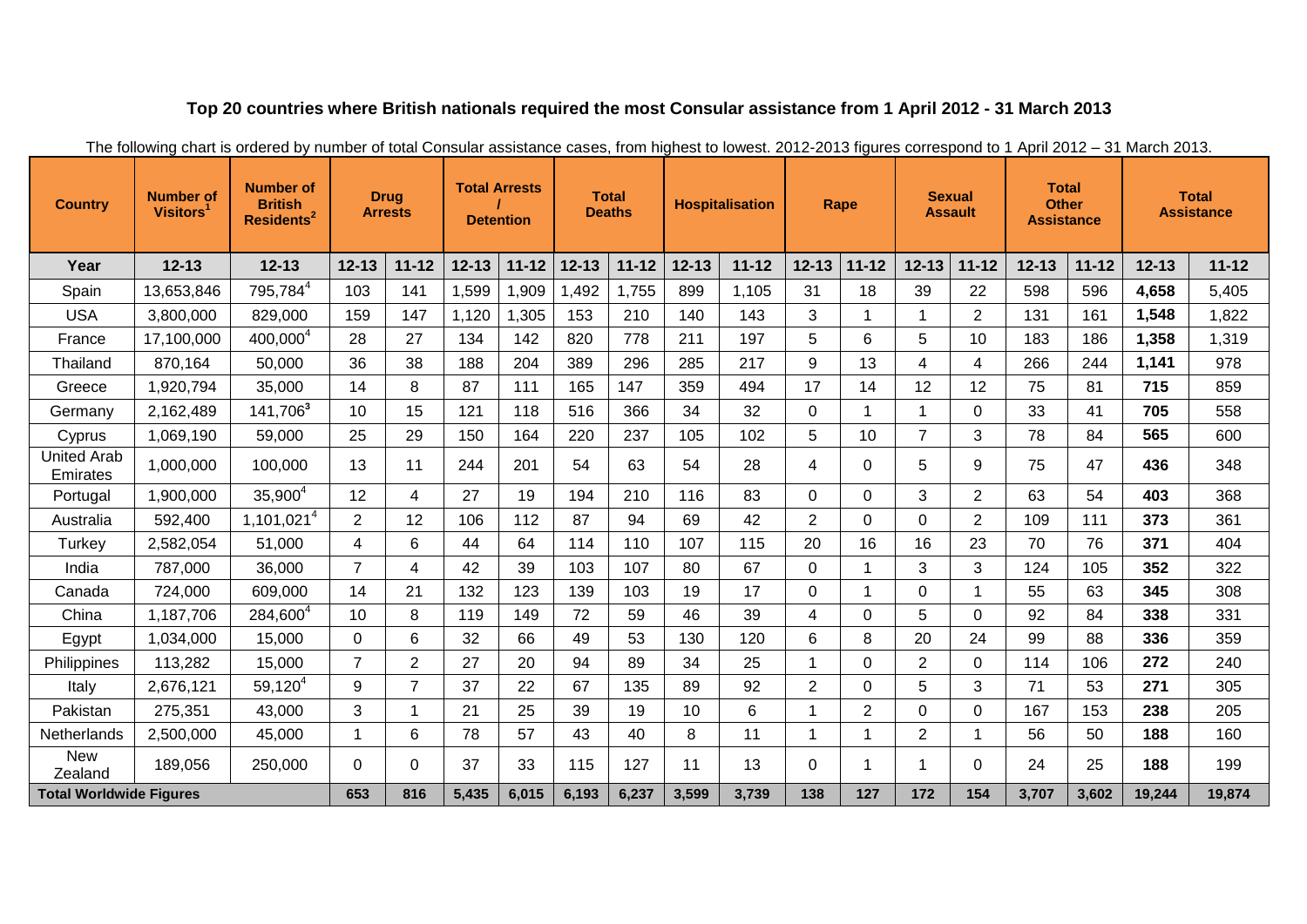| <b>Country</b>              | <b>Number of</b><br>Visitors <sup>1</sup> | <b>Number of</b><br><b>British</b><br>Residents <sup>2</sup> | <b>Visitors and</b><br>residents<br>combined | <b>Total</b><br><b>Assistance</b><br>2012/13 |  |  |
|-----------------------------|-------------------------------------------|--------------------------------------------------------------|----------------------------------------------|----------------------------------------------|--|--|
| <b>Philippines</b>          | 113,282                                   | 15,000                                                       | 128,282                                      | 272                                          |  |  |
| <b>Thailand</b>             | 870,164                                   | 50,000                                                       | 920,164                                      | 1,141                                        |  |  |
| <b>Pakistan</b>             | 275,351                                   | 43,000                                                       | 318,351                                      | 238                                          |  |  |
| <b>Cyprus</b>               | 1,069,190                                 | 59,000                                                       | 1,128,190                                    | 565                                          |  |  |
| <b>New Zealand</b>          | 189,056                                   | $250,000^4$                                                  | 439,056                                      | 188                                          |  |  |
| India                       | 787,000                                   | 36,000                                                       | 823,000                                      | 352                                          |  |  |
| <b>United Arab Emirates</b> | 1,000,000                                 | 100,000                                                      | 1,100,000                                    | 436                                          |  |  |
| Greece                      | 1,920,794                                 | 35,000                                                       | 1,955,794                                    | 715                                          |  |  |
| <b>USA</b>                  | 3,800,000                                 | 829,000                                                      | 4,629,000                                    | 1,548                                        |  |  |
| Germany                     | 2,162,489                                 | 141,706 <sup>3</sup>                                         | 2,162,489                                    | 705                                          |  |  |
| <b>Spain</b>                | 13,653,846                                | 795,7844                                                     | 14,449,630                                   | 4,658                                        |  |  |
| <b>Egypt</b>                | 1,034,000                                 | 15,000                                                       | 1,049,000                                    | 336                                          |  |  |
| Canada                      | 724,000                                   | 609,000                                                      | 1,333,000                                    | 345                                          |  |  |
| China                       | 1,187,706                                 | 284,6004                                                     | 1,472,306                                    | 338                                          |  |  |
| <b>Australia</b>            | 592,400                                   | 1,101,021 <sup>4</sup>                                       | 1,693,421                                    | 373                                          |  |  |
| Portugal                    | 1,900,000                                 | 35,900 <sup>4</sup>                                          | 1,935,900                                    | 403                                          |  |  |
| <b>Turkey</b>               | 2,582,054                                 | 51,000                                                       | 2,633,054                                    | 371                                          |  |  |
| <b>Italy</b>                | 2,676,121                                 | $59,120^4$                                                   | 2,735,241                                    | 271                                          |  |  |
| <b>France</b>               | 17,100,000                                | 400,0004                                                     | 17,500,000                                   | 1,358                                        |  |  |
| <b>Netherlands</b>          | 2,500,000                                 | 45,0004                                                      | 2,545,000                                    | 188                                          |  |  |

**The following chart is ordered by the country that Britons are most likely to require assistance. The chart has been calculated by taking the number of assistance cases divided by the number of visitors and residents combined.**

 $1$  Figures are based on the latest visitor numbers provided by individual country authorities

<sup>2</sup> *Global Brit: Making the most of the British diaspora, 2010*

 $3$  Federal Government statistics, including military and their dependents (based on 2011-12 data)

 $4$  Figures are based on British Embassy/High Commission estimates for 2012-13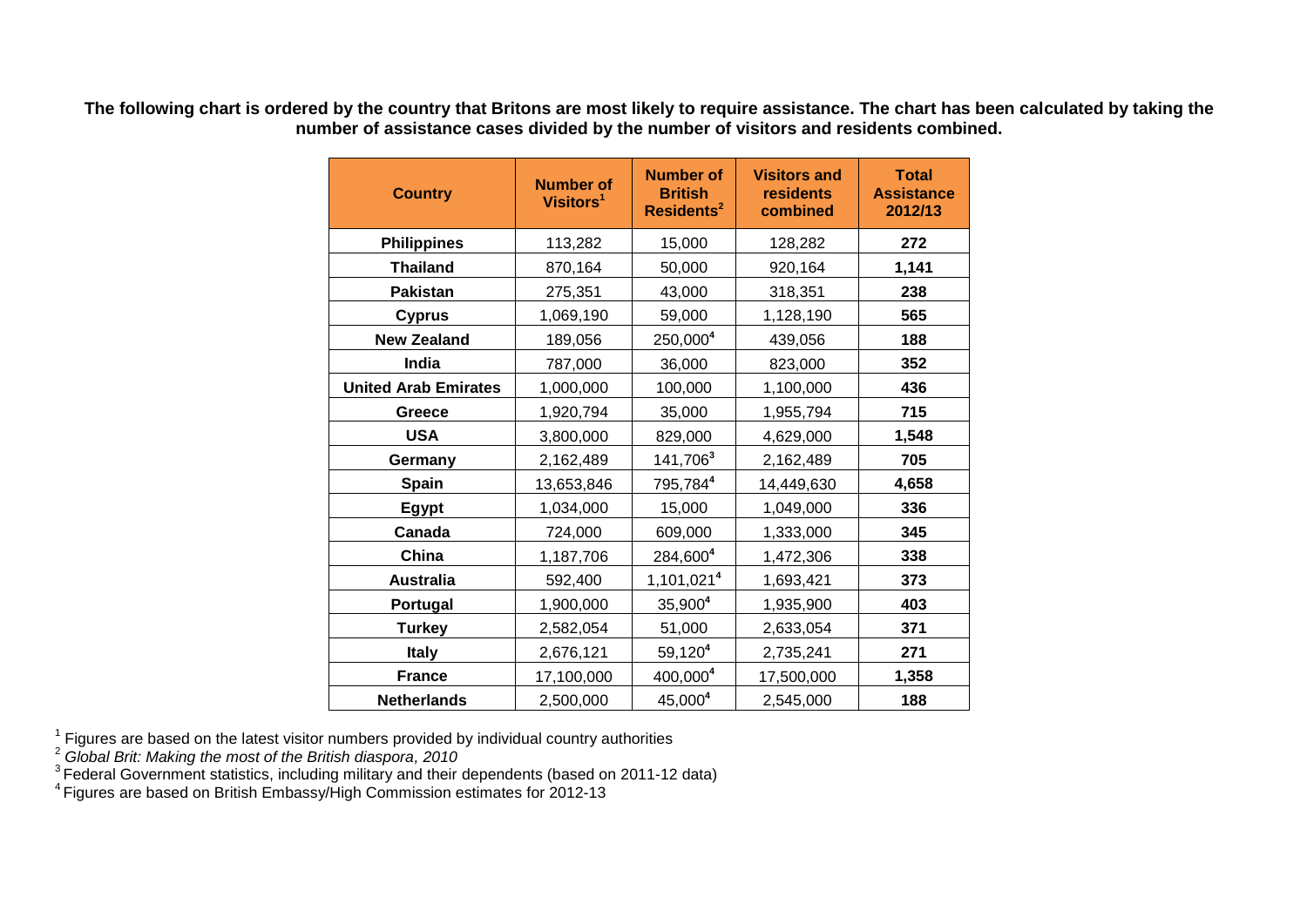**Notes:**

#### **Total Worldwide Figures:** includes all countries

**Top 20 List:** Compiled using total assistance services for all countries decided by the following attributes: Arrest; arrest – drugs; assault – sexual; rape; death; hospitalisation; and other assistance.

**Other Assistance includes:** Abduction; Assault - General; Child - Access; Child - Abduction; Child - Custody; Forced Marriage; Missing Persons; Mental health; Repatriation; Welfare; missing person reports. 'Other assistance' does not include any advice and self-help enquiries.

# **REPORT FINDINGS AND FOREIGN & COMMONWEALTH OFFICE TRAVEL ADVICE**

# **HOSPITALISATIONS**

#### *Report findings:*

- *Spain continues to be the country with the highest number of Britons hospitalised (899 cases). The number of hospitalisations are lower than last year as is the case for a number of other popular holiday hotspots on the Mediterranean*
- *Consular staff have been working more closely with local hospitals to make them more aware of the types of cases where the FCO can add value. FCO staff have also strengthened ties with charities who support British nationals in less critical situations which allows the FCO to focus on the most vulnerable*
- *Proportionally Brits are most likely to be hospitalised in Thailand (285 cases) followed by the Philippines*
- *The number of hospitalisation cases handled in Thailand has increased by around a third (31%) to 285 cases. Many of these are linked to the ageing British population in the country and road traffic accidents*

### *FCO advice:*

 Research the health risks of the country you are visiting online as soon as possible before travelling, so you can get the right vaccinations and preventative measures (e.g. malaria tablets) if required. Visit <http://www.nhs.uk/livewell/travelhealth/Pages/Travelhealthhome.aspx> for more information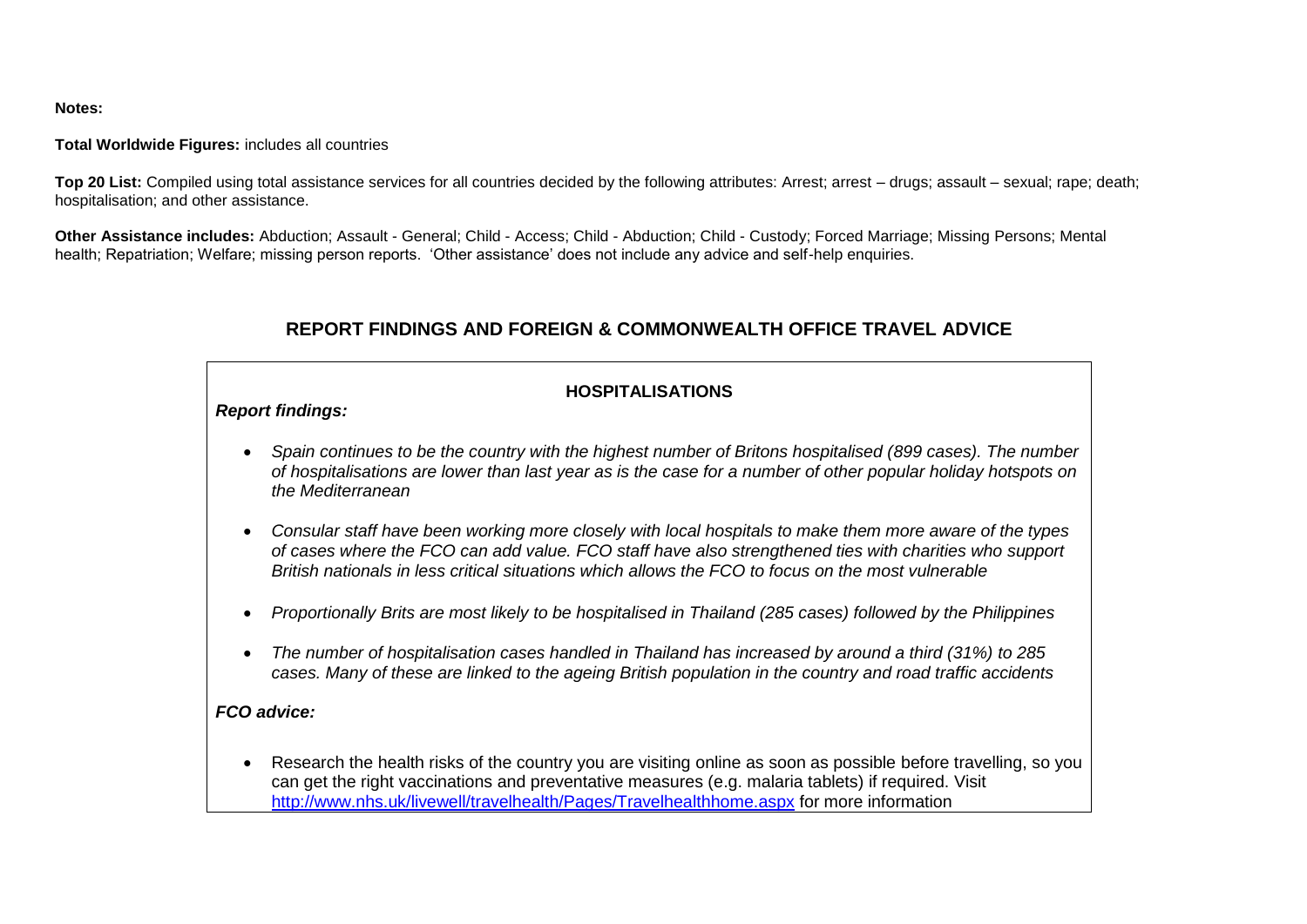- Ensure your medication is legal in the country you are visiting contact the Embassy of the country to which you are travelling and visit [http://www.nathnac.org](http://www.nathnac.org/travel/index.htm) and [www.nhs.uk](http://www.nhs.uk/) for more information
- If you hire a moped or quad bike, check the small print of your travel insurance to make sure you are covered and always wear a helmet
- Remember most insurers won't pay out if you injure yourself or others when you've been drinking alcohol check your policy's small print

### **DEATHS ABROAD**

#### *Report findings:*

- *1,492 British nationals died in Spain, followed by France (820) and Germany (516)*
- *As a proportion, Brits are significantly more likely to die in the Philippines than in any other country - there are large numbers of elderly British expats who live in the Philippines, which accounts for most of the hospitalisation or death cases – relatively few tourists die or are hospitalised*

#### *FCO advice around death abroad:*

- No matter how old or how fit you are, take out comprehensive travel insurance if an uninsured person dies whilst abroad any treatment they have received and their repatriation to the UK is unlikely to be covered. Bringing a body back to the UK can cost thousands of pounds.
- If you are living in the UK and a relative or friend dies when abroad, then you should contact the FCO on 020 7008 1500. If you are abroad, you should contact the relevant Embassy, High Commission or Consulate.
- It is essential that the death is registered in the country where the person died. The FCO can advise you how to do this.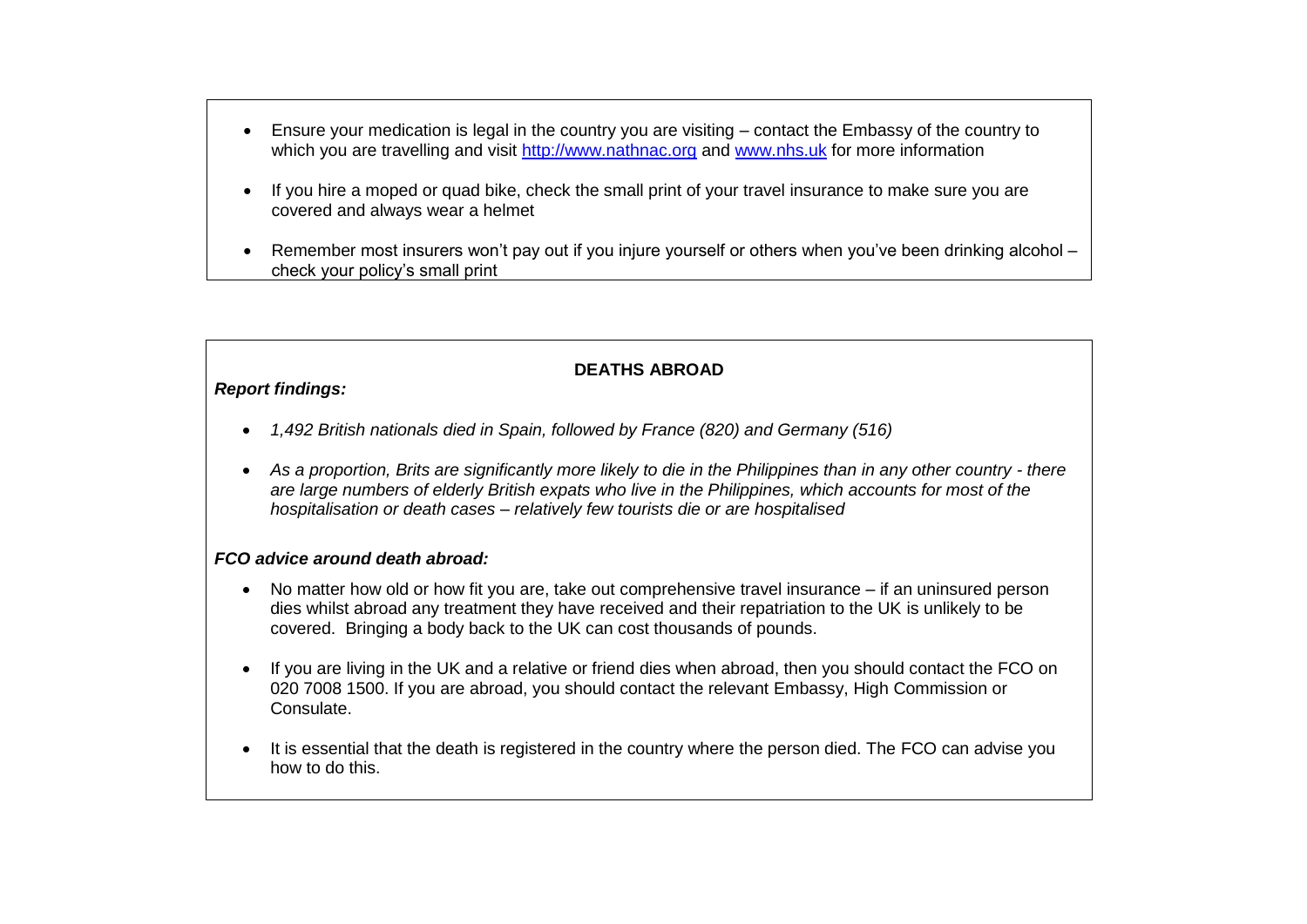• The FCO can advise you about bringing a body and personal belongings back to the UK and provide support during a distressing time.

### **RAPE AND SEXUAL ASSAULT**

#### *Report findings:*

- *Overall there was a 20% increase in reported rape cases from 2010-11 and a 9% increase on cases reported last year*
- *The highest number of reported sexual assaults occurred in Spain (39), 42% of which were reported to have occurred in the Balearic Islands*

#### *FCO advice on rape and sexual assault abroad:*

- We encourage anyone who is a victim of rape or sexual assault overseas to contact their nearest Embassy or Consulate for support. There are contact details for Embassies on the FCO website at: <https://www.gov.uk/government/world/organisations> We can offer support in a number of ways including explaining local procedures, accompanying people to the police station, helping them deal with local authorities and medical staff and contacting friends or family at home if requested
- We would encourage people to take the same precautions they would at home to avoid putting themselves at risk – for example keeping an eye on their friends; never accepting car rides from strangers, and asking their hotel to recommend a taxi firm; and never leaving food or drinks unattended, so they can't be spiked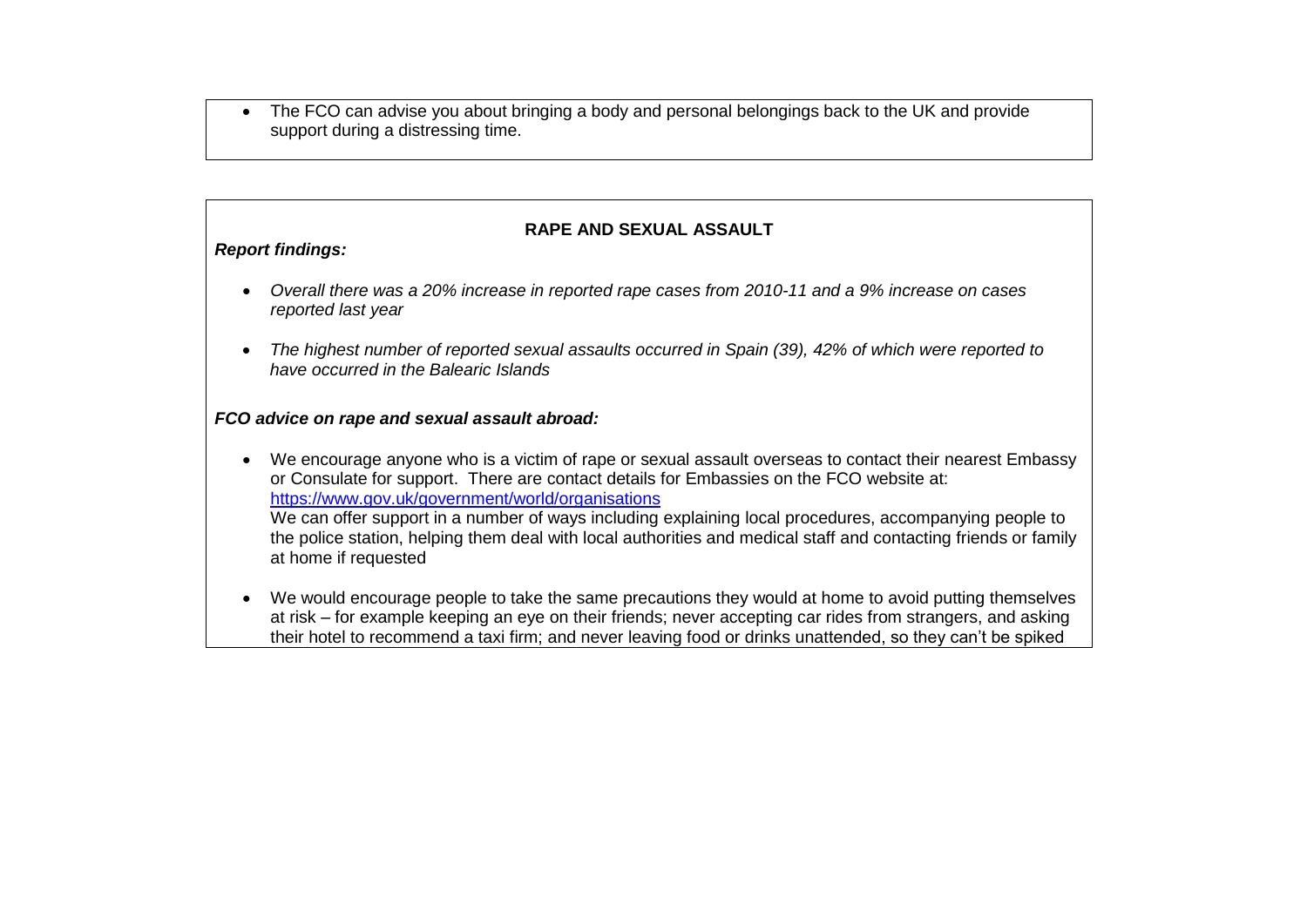# **ARRESTS, DRUG ARRESTS AND DETENTIONS**

### *Report findings:*

- *The overall number of arrests has decreased by 10%. Most cases were handled in Spain (1,599) followed by the USA (1,120) and the United Arab Emirates (244)*
- *Although the overall number of arrests has decreased some countries have seen an increase in cases, including the United Arab Emirates, Italy and the Netherlands*
- *Drug arrests involving Brits abroad have dropped to their lowest (653) since the report first launched in 2009 with a decrease of 32% compared to the number of cases in 2009/10, when figures were at their highest.*
- *Most drug arrest cases were handled in the USA (159) followed by Spain (103)*

# *FCO advice:*

- Don't take risks with the law abroad or you could end up throwing years of your life away in a foreign prison
- Think about what you are doing at all times and trust your instincts do not take risks that you would not at home. Many countries have a zero-tolerance approach to offences involving drugs and alcohol and sentences can be long
- It is a good idea to research the local laws and customs of the country you are visiting there may be serious penalties for breaking a law that might seem trivial at home. Country-specific local laws and customs can be found at [www.gov.uk/foreign-travel-advice](http://www.gov.uk/foreign-travel-advice)